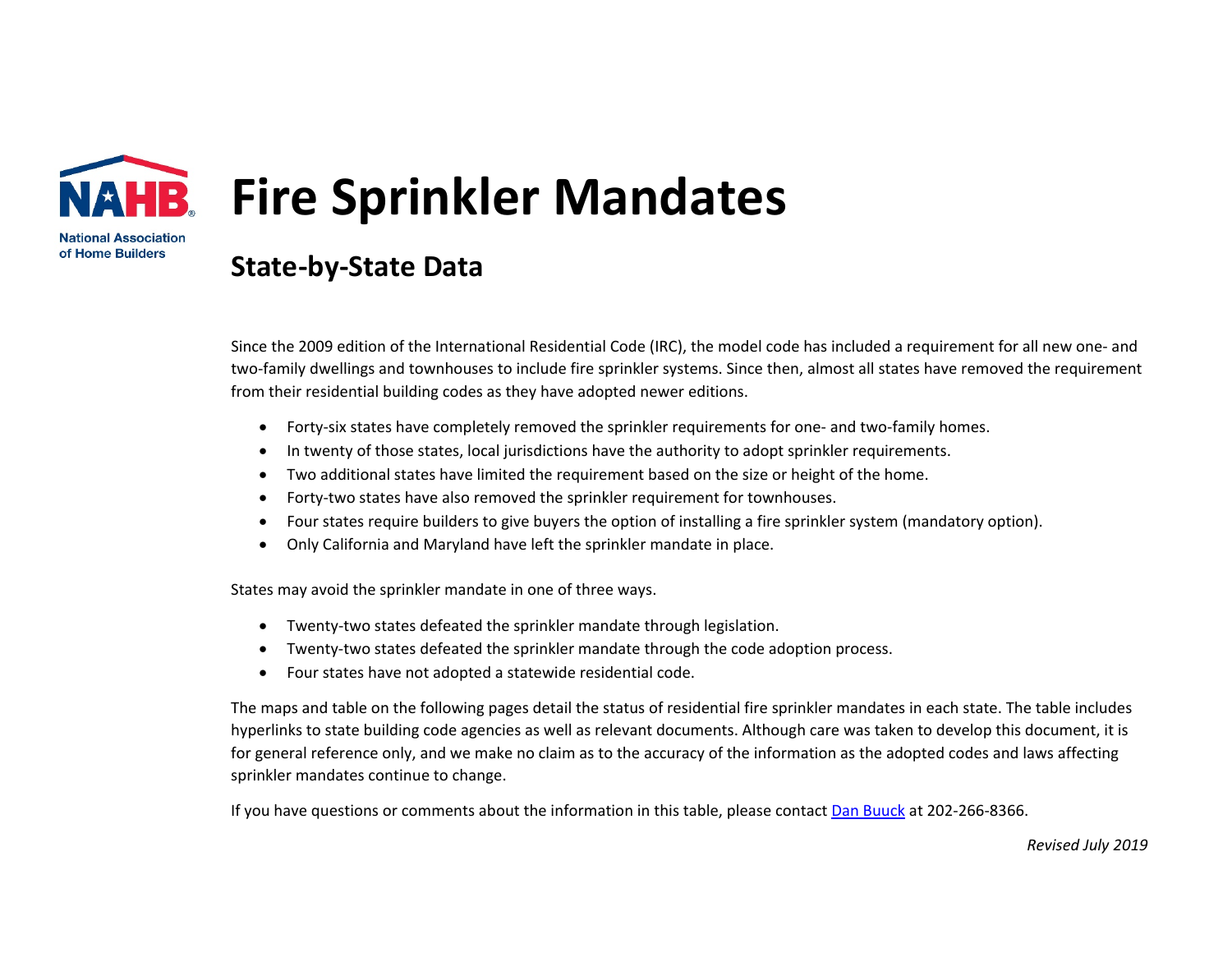## Where Fire Sprinkler Mandates Have Been Defeated

For One- and Two-Family Dwellings

| <b>Fire Sprinkler Mandate</b><br><b>Defeated</b>                                                                                                                                                                                                                                                                          | <b>Fire Sprinkler Mandate Defeated</b><br><b>But Local Jurisdictions Have Authority</b><br>to Adopt Requirements                                                                                                                                                                   | <b>Partial</b><br><b>Fire Sprinkler Mandate</b><br><b>Approved</b>                                                                                                            | <b>Fire Sprinkler Mandate</b><br><b>Approved</b>                                                                                                                                                                                  |
|---------------------------------------------------------------------------------------------------------------------------------------------------------------------------------------------------------------------------------------------------------------------------------------------------------------------------|------------------------------------------------------------------------------------------------------------------------------------------------------------------------------------------------------------------------------------------------------------------------------------|-------------------------------------------------------------------------------------------------------------------------------------------------------------------------------|-----------------------------------------------------------------------------------------------------------------------------------------------------------------------------------------------------------------------------------|
| Total: 26                                                                                                                                                                                                                                                                                                                 | Total: 20                                                                                                                                                                                                                                                                          | Total: 2                                                                                                                                                                      | Total: 2                                                                                                                                                                                                                          |
| Alabama<br>Connecticut<br>Georgia<br>Hawaii <sup>T</sup><br>Idaho<br>Indiana<br>Kansas<br>Kentucky<br>Louisiana<br>Michigan<br>Minnesota <sup>T</sup><br>Missouri<br>New Hampshire<br>New Jersey<br>North Carolina<br>North Dakota<br>Ohio<br>Pennsylvania <sup>T</sup><br>Rhode Island<br>South Carolina<br>South Dakota | Alaska<br>Arizona<br>Arkansas<br>Colorado<br>Delaware<br>Florida<br>Illinois<br>lowa<br>Maine $T$<br>Mississippi<br><b>RK</b><br>Montana<br>Nebraska<br>Nevada<br><b>New Mexico</b><br>Oklahoma <sup>T</sup><br>ີຈັ<br>Oregon<br>HI<br>Tennessee<br>Texas<br>Washington<br>Wyoming | Massachusetts <sup>T</sup><br><b>New York</b><br><b>NR</b><br>ND.<br>MT<br>0R<br>SD.<br>TD.<br><b>WY</b><br>$NE$<br>NU.<br>UT.<br>CO.<br>CR.<br><b>AZ</b><br><b>NM</b><br>TX. | California <sup>T</sup><br>Maryland <sup>T</sup><br><b>MN</b><br>AT.<br>$\frac{R_1}{C_1}$<br>PA<br>TR.<br><b>DE</b><br>TL.<br>K٧<br>MO<br><b>KS</b><br>NC<br><b>TN</b><br>SC.<br>$\alpha$<br><b>AB</b><br>GA.<br>MS<br>-AL<br>LR. |
| Utah<br>Vermont                                                                                                                                                                                                                                                                                                           |                                                                                                                                                                                                                                                                                    |                                                                                                                                                                               |                                                                                                                                                                                                                                   |
| Virginia<br>West Virginia                                                                                                                                                                                                                                                                                                 |                                                                                                                                                                                                                                                                                    |                                                                                                                                                                               |                                                                                                                                                                                                                                   |
| Wisconsin                                                                                                                                                                                                                                                                                                                 | <sup>T</sup> Townhouses required to be sprinklered                                                                                                                                                                                                                                 |                                                                                                                                                                               |                                                                                                                                                                                                                                   |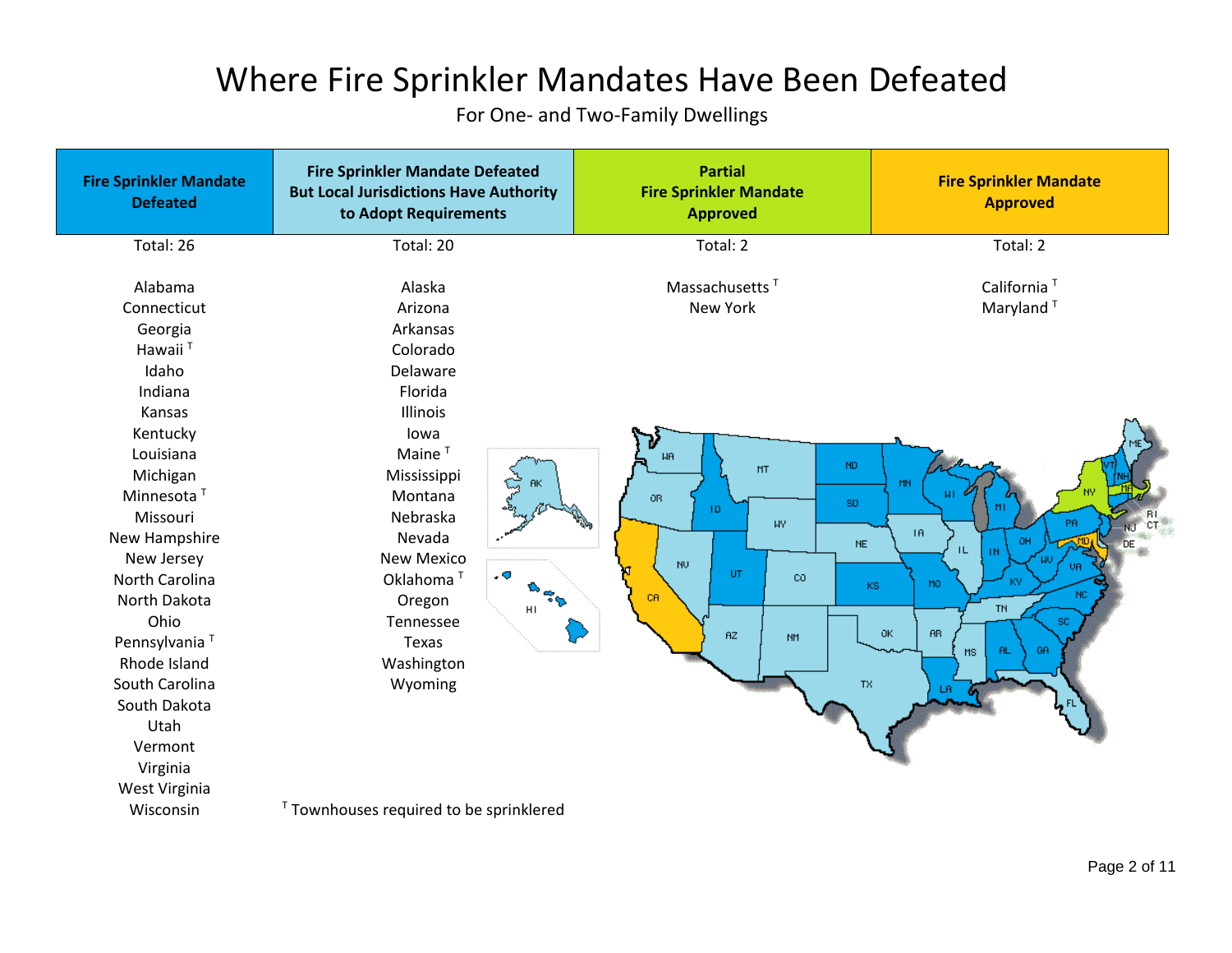## How Fire Sprinkler Mandates Have Been Defeated

| <b>Fire Sprinkler Mandate Defeated</b><br><b>Through Legislation</b>                                                                                                                                                                      | <b>Fire Sprinkler Mandate Defeated</b><br><b>Through Code Adoption Process</b>                                                                                                                                         | <b>No Statewide Code Adoption</b><br><b>And No Legislation</b>                                                  | <b>Fire Sprinkler Mandate</b><br><b>Approved</b>                                                                                                                                                 |
|-------------------------------------------------------------------------------------------------------------------------------------------------------------------------------------------------------------------------------------------|------------------------------------------------------------------------------------------------------------------------------------------------------------------------------------------------------------------------|-----------------------------------------------------------------------------------------------------------------|--------------------------------------------------------------------------------------------------------------------------------------------------------------------------------------------------|
| Total: 23                                                                                                                                                                                                                                 | Total: 21                                                                                                                                                                                                              | Total: 4                                                                                                        | Total: 2                                                                                                                                                                                         |
| Alabama<br>Alaska<br>Arizona<br>Florida<br>Georgia                                                                                                                                                                                        | Arkansas<br>Connecticut<br>Indiana<br>Kentucky<br>Maine                                                                                                                                                                | Colorado<br>Delaware<br>Illinois<br>Wyoming                                                                     | California<br>Maryland                                                                                                                                                                           |
| Hawaii<br>Idaho<br>lowa<br>Kansas<br>Louisiana<br>Mississippi<br>Missouri<br>Nebraska<br>Nevada<br>New Hampshire<br><b>New Mexico</b><br>North Dakota<br>Pennsylvania<br>South Dakota<br>Tennessee<br>Texas<br>West Virginia<br>Wisconsin | Massachusetts<br>Michigan<br>Minnesota<br>Montana<br>New Jersey<br>New York<br>North Carolina<br>Ohio<br>٠O<br>Oklahoma<br>Oregon<br>HI<br>Rhode Island<br>South Carolina<br>Utah<br>Vermont<br>Virginia<br>Washington | <b>UR</b><br>MT<br>OR.<br>TD.<br>WY.<br>NU.<br>UT.<br>co<br>$\sigma^{\varphi}$<br><b>CR</b><br>RZ.<br><b>NM</b> | ND.<br><b>MN</b><br>SD.<br>्म<br>ा<br>TR.<br>$NE$<br>IL.<br><b>IN</b><br>KY.<br>MO.<br><b>KS</b><br>$\rm NC$<br>TN.<br>$\mathsf{SC}$<br><b>BB</b><br>OK.<br>GA<br>-AL<br><b>MS</b><br>TX.<br>LR. |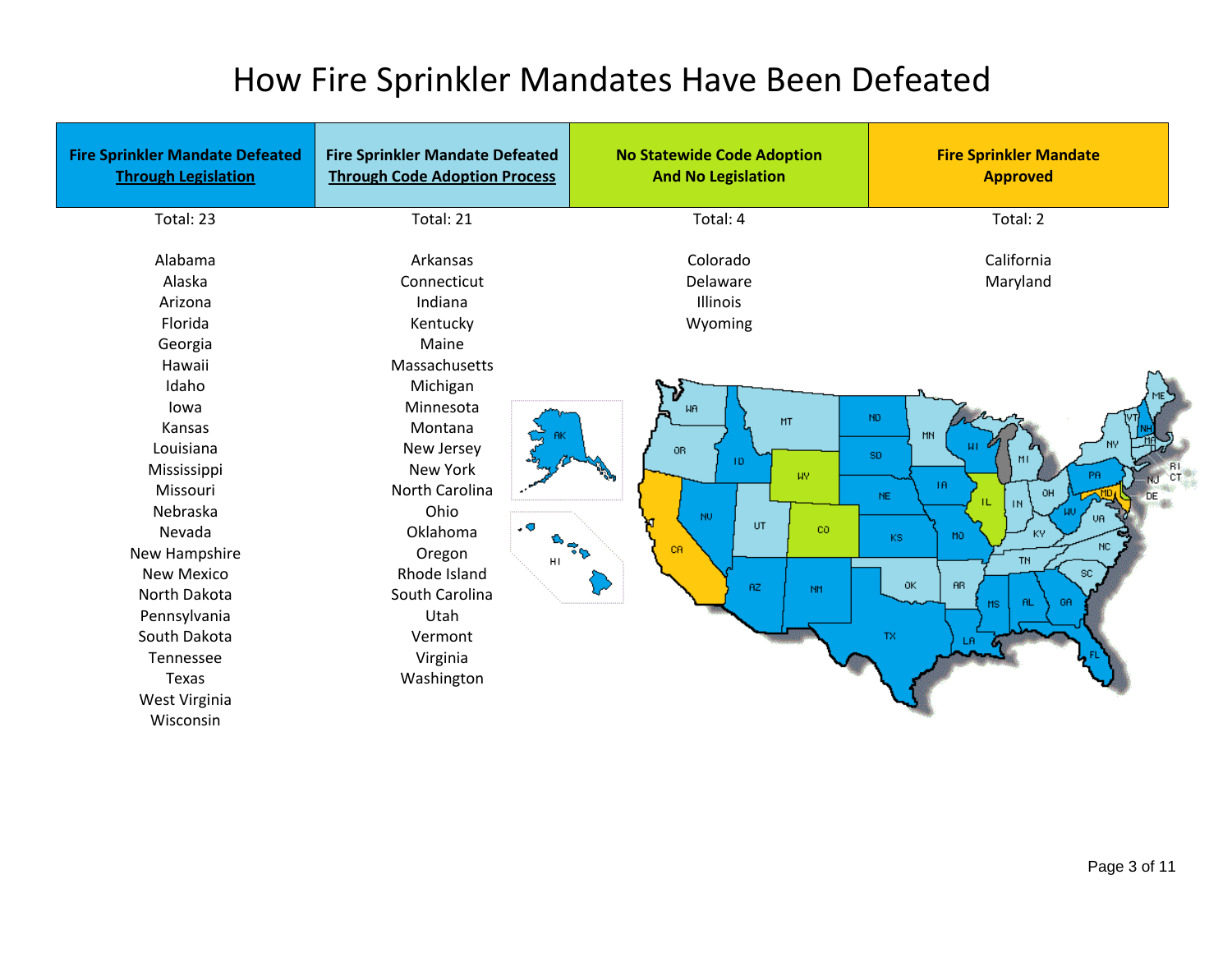| <b>State</b>    | <b>Sprinkler Mandate</b><br>(Yes/No/<br>No - Local*)                   | <b>Defeated by</b><br><b>Adoption or</b><br>Legislation | <b>Code Adopted and</b><br><b>Effective Date</b> | <b>State Building Code</b><br><b>Agency</b>                   | Documents*                                 | <b>Notes</b>                                                                                                                                                                                      |
|-----------------|------------------------------------------------------------------------|---------------------------------------------------------|--------------------------------------------------|---------------------------------------------------------------|--------------------------------------------|---------------------------------------------------------------------------------------------------------------------------------------------------------------------------------------------------|
|                 | * Local jurisdictions have<br>authority to require fire<br>sprinklers. |                                                         |                                                  |                                                               | * Relevant<br>sections are<br>highlighted. |                                                                                                                                                                                                   |
| Alabama         | <b>No</b>                                                              |                                                         | 2015 IRC<br>Effective 10/26/2015                 | <b>Energy and</b><br><b>Residential Codes</b><br><b>Board</b> | Amendments<br>Legislation                  | Act 2010-185 prohibits state or local<br>entities from adopting ordinances,<br>policies, or codes that would require<br>the installation of sprinkler systems<br>in one- or two-family dwellings. |
| <b>Alaska</b>   | No - Local                                                             |                                                         | No Statewide<br>Adoption                         | Dept. of Public Safety                                        | Legislation                                | Municipalities may not mandate fire<br>sprinklers unless they go through a<br>special process which includes at<br>least three public hearings.                                                   |
| Arizona         | No - Local                                                             |                                                         | No Statewide<br>Adoption                         |                                                               | Legislation                                | Municipalities may still require<br>townhouses to be sprinklered.                                                                                                                                 |
| <b>Arkansas</b> | No - Local                                                             | A                                                       | 2012 IRC<br><b>Effective 1/1/2014</b>            | <b>Fire Marshal</b>                                           | <b>Adopted Code</b><br>(Chapter 3)         | The 2012 IRC was amended to<br>remove the sprinkler requirement<br>for townhouses and one- and two-<br>family dwellings.                                                                          |
| California      | Yes                                                                    |                                                         | 2015 IRC<br><b>Effective 1/1/2017</b>            | <b>Building Standards</b><br>Commission                       | <b>Adopted Code</b><br>(Chapter 3)         | Residential sprinklers have been<br>required in CA codes since the 2010<br>edition was adopted.                                                                                                   |
| Colorado        | No - Local                                                             |                                                         | No Statewide<br>Adoption                         | Office of the State<br>Architect                              | <b>Denver</b><br>Amendments                | Denver removed the sprinkler<br>requirement when it adopted the<br>2015 IRC.                                                                                                                      |
| Connecticut     | <b>No</b>                                                              | Α                                                       | 2015 IRC<br>Effective 10/1/2018                  | Office of the State<br><b>Building Inspector</b>              | <b>Amendments</b>                          |                                                                                                                                                                                                   |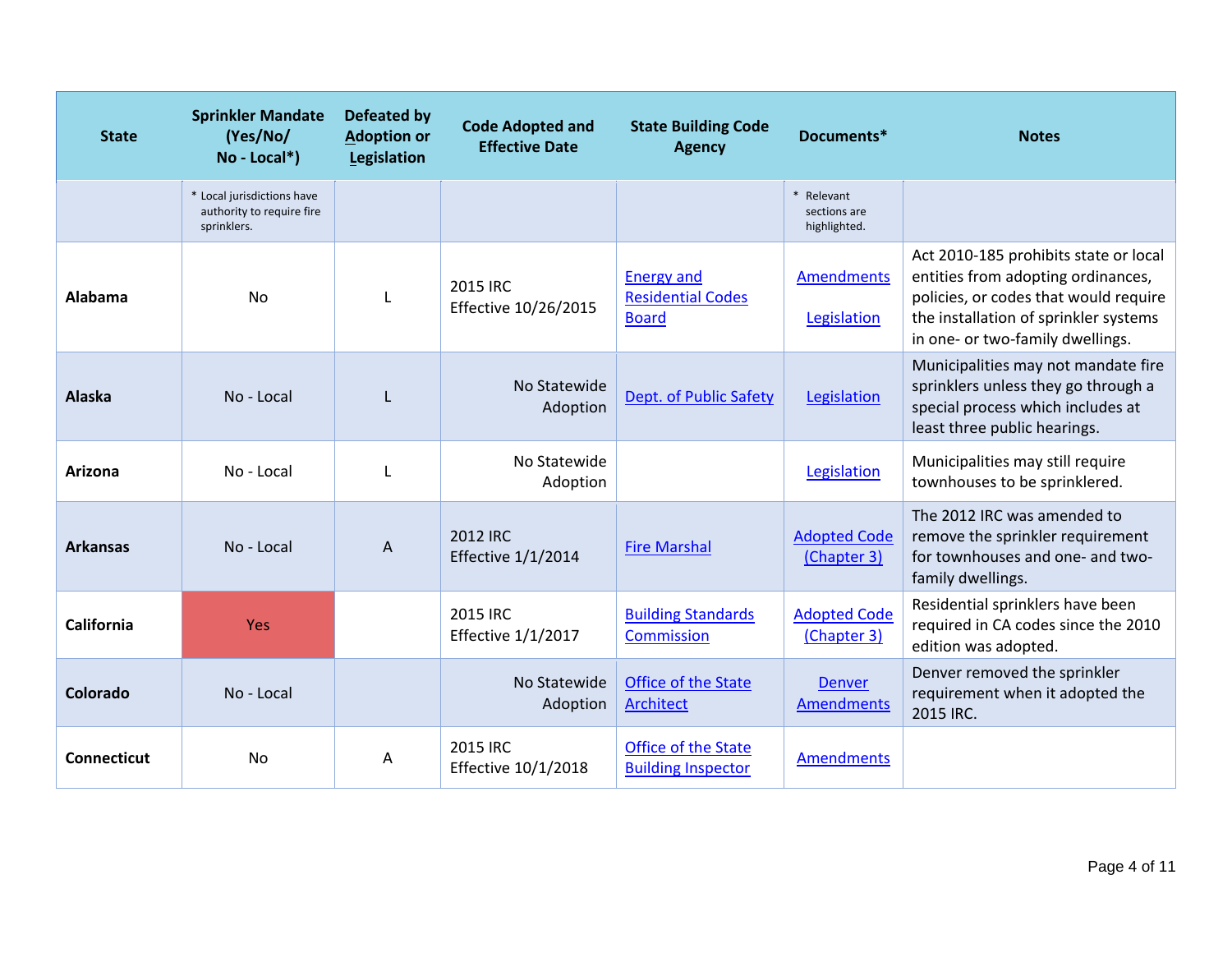| <b>State</b>            | <b>Sprinkler Mandate</b><br>(Yes/No/<br>No - Local*) | <b>Defeated by</b><br><b>Adoption or</b><br>Legislation | <b>Code Adopted and</b><br><b>Effective Date</b> | <b>State Building Code</b><br><b>Agency</b>           | Documents*                                                             | <b>Notes</b>                                                                                                                                                                                                                                              |
|-------------------------|------------------------------------------------------|---------------------------------------------------------|--------------------------------------------------|-------------------------------------------------------|------------------------------------------------------------------------|-----------------------------------------------------------------------------------------------------------------------------------------------------------------------------------------------------------------------------------------------------------|
| <b>Delaware</b>         | No - Local                                           |                                                         | No Statewide<br>Adoption                         | <b>State Fire Marshal</b>                             | <b>Mandatory</b><br>Option<br>Legislation                              | Builders of new, one- and two-<br>family homes are required by<br>legislation to give buyers a cost<br>estimate for installing fire sprinklers<br>and information from the State Fire<br>Marshal's Office about sprinkler<br>benefits (mandatory option). |
| District of<br>Columbia | Yes                                                  |                                                         | <b>2012 IRC</b><br><b>Effective 3/28/2014</b>    | Dept. of Consumer<br>and Regulatory<br><b>Affairs</b> | <b>Adopted Code</b>                                                    |                                                                                                                                                                                                                                                           |
| <b>Florida</b>          | No - Local                                           | A                                                       | 2015 IRC<br>Effective 12/31/2017                 | <b>Building Commission</b>                            | <b>Amendments</b><br>Legislation<br><b>Adopted Code</b><br>[Chapter 3] | Section R313 on automatic fire<br>sprinkler systems has been deleted.                                                                                                                                                                                     |
| Georgia                 | <b>No</b>                                            | L                                                       | 2012 IRC<br>Effective 1/1/2014                   | Dept. of Community<br><b>Affairs</b>                  | <b>Amendments</b><br>Legislation                                       |                                                                                                                                                                                                                                                           |
| Hawaii                  | <b>No</b>                                            |                                                         | 2012 IBC<br>Effective 11/13/2018                 | <b>Building Code</b><br>Council                       | <b>Amendments</b><br>Legislation<br><b>Extension</b>                   | Townhomes are required to be<br>sprinklered.<br>Legislation was passed in 2017 to<br>prohibit counties from requiring<br>automatic fire sprinklers. It has a<br>sunset date of June 30, 2027.                                                             |
| Idaho                   | <b>No</b>                                            | $\mathbf{L}$                                            | 2012 IRC<br>Effective 1/1/2015                   | <b>Division of Building</b><br>Safety                 | <b>Amendments</b><br>Legislation<br><b>Adopted Code</b><br>[Chapter 3] | Legislation exempts one- and two-<br>family dwellings from the provisions<br>requiring automatic fire sprinklers.<br>The IRC is amended to exempt<br>townhouses with code-compliant<br>fire separations.                                                  |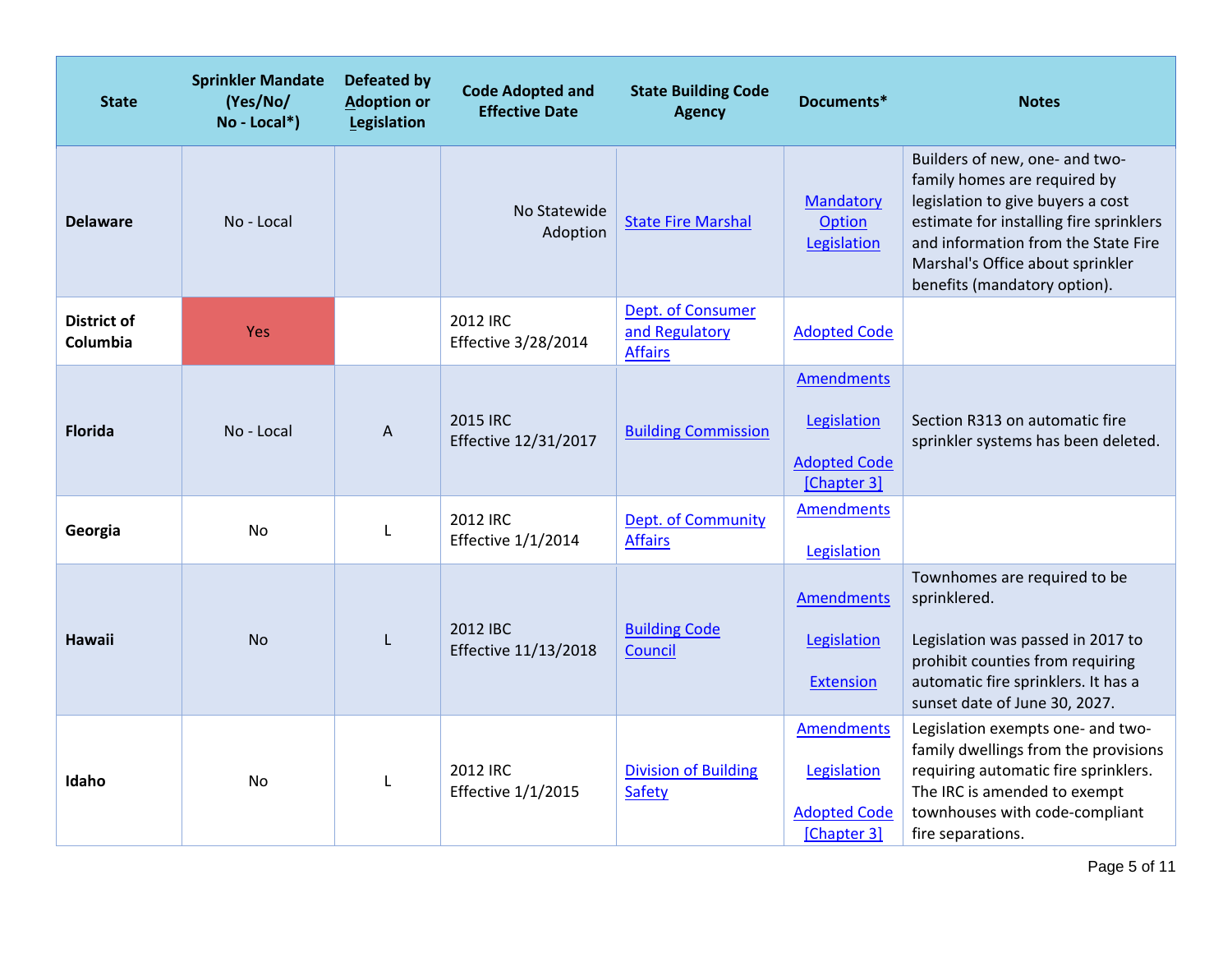| <b>State</b>    | <b>Sprinkler Mandate</b><br>(Yes/No/<br>No - Local*) | <b>Defeated by</b><br><b>Adoption or</b><br>Legislation | <b>Code Adopted and</b><br><b>Effective Date</b> | <b>State Building Code</b><br><b>Agency</b>                          | Documents*                       | <b>Notes</b>                                                                                                                                                                                                                                                                                                                                                        |
|-----------------|------------------------------------------------------|---------------------------------------------------------|--------------------------------------------------|----------------------------------------------------------------------|----------------------------------|---------------------------------------------------------------------------------------------------------------------------------------------------------------------------------------------------------------------------------------------------------------------------------------------------------------------------------------------------------------------|
| <b>Illinois</b> | No - Local                                           |                                                         | No Statewide<br>Adoption                         | <b>Capital Development</b><br><b>Board</b>                           |                                  | State building codes only apply to<br>commercial buildings in areas of the<br>state where codes have not<br>adopted.                                                                                                                                                                                                                                                |
| Indiana         | No                                                   | Α                                                       | 2003 IRC<br>Effective 9/11/2005                  | <b>Fire Prevention &amp;</b><br><b>Building Safety</b><br>Commission | <b>Amendments</b><br>Legislation | The adopted model code edition<br>(2003 IRC) does not include<br>residential sprinklers.                                                                                                                                                                                                                                                                            |
| lowa            | No - Local                                           | $\mathbf{I}$                                            | <b>2015 IRC</b><br><b>Effective 5/18/2016</b>    | <b>Building Code Bureau</b>                                          | <b>Amendments</b><br>Legislation | The state building code applies to<br>State Owned Buildings; State Fi-<br>nanced Buildings in jurisdictions<br>without an adopted and enforced<br>building code; Board of Regents fa-<br>cilities; Modular and Manufactured<br>homes and commercial buildings;<br>School owned structures in jurisdic-<br>tions without an adopted and en-<br>forced building code. |
| <b>Kansas</b>   | <b>No</b>                                            |                                                         | No Statewide<br>Adoption                         | Office of the State<br><b>Fire Marshal</b>                           | Legislation                      |                                                                                                                                                                                                                                                                                                                                                                     |
| Kentucky        | <b>No</b>                                            | Α                                                       | 2015 IRC<br><b>Effective 1/1/2019</b>            | Dept. of Housing,<br><b>Buildings and</b><br>Construction            | <b>Amendments</b>                |                                                                                                                                                                                                                                                                                                                                                                     |
| Louisiana       | <b>No</b>                                            |                                                         | 2015 IRC<br><b>Effective 2/1/2018</b>            | <b>State Uniform</b><br><b>Construction Code</b><br>Council          | <b>Amendments</b><br>Legislation |                                                                                                                                                                                                                                                                                                                                                                     |
| <b>Maine</b>    | No - Local                                           | $\boldsymbol{\mathsf{A}}$                               | 2015 IRC<br><b>Effective 1/23/2018</b>           | <b>Bureau of Building</b><br><b>Codes &amp; Standards</b>            | Amendments                       | Townhomes are required to be<br>sprinklered.                                                                                                                                                                                                                                                                                                                        |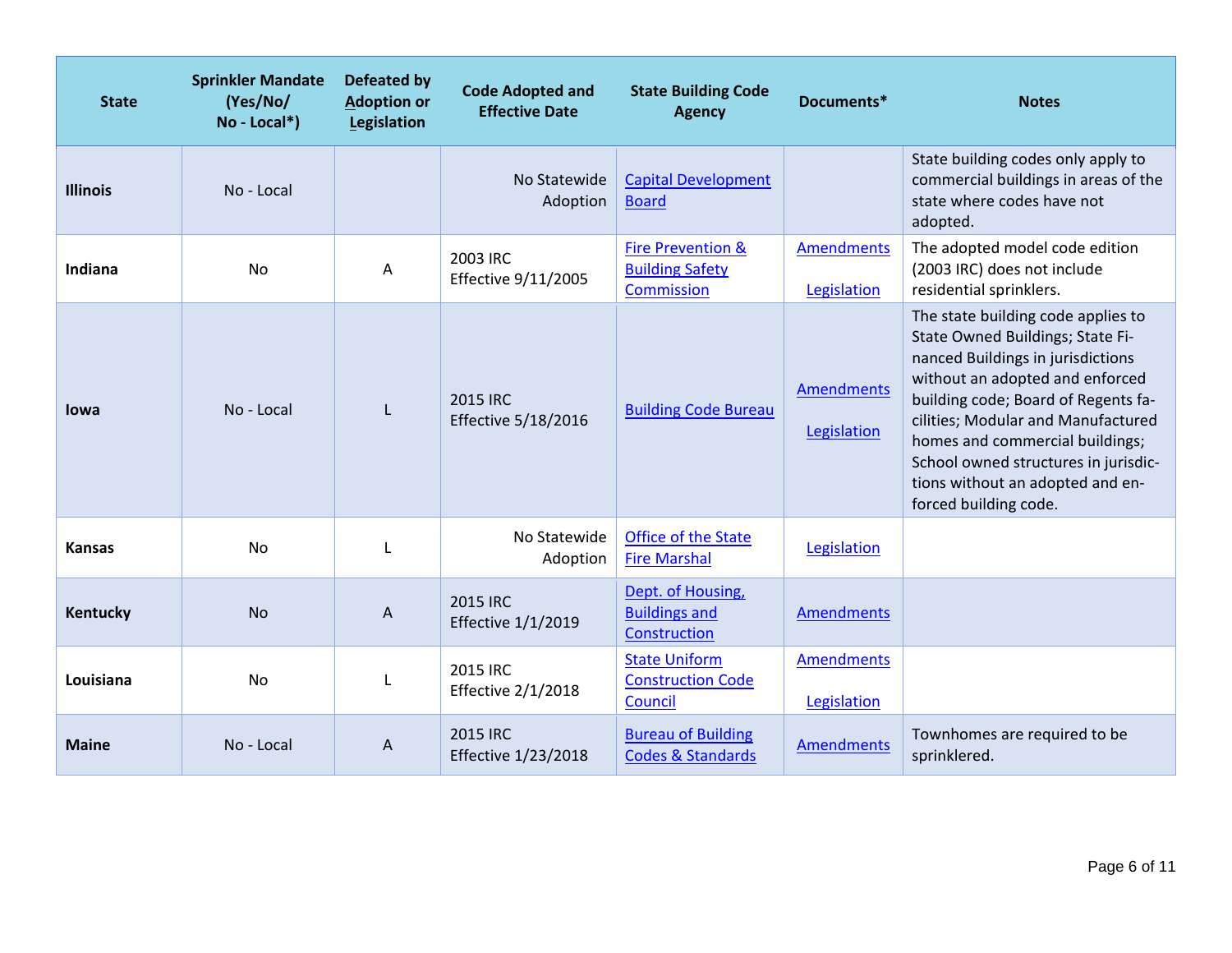| <b>State</b>         | <b>Sprinkler Mandate</b><br>(Yes/No/<br>$No - Local*$ ) | <b>Defeated by</b><br><b>Adoption or</b><br>Legislation | <b>Code Adopted and</b><br><b>Effective Date</b> | <b>State Building Code</b><br><b>Agency</b>                   | Documents*                                       | <b>Notes</b>                                                                                                                                                                                                                              |
|----------------------|---------------------------------------------------------|---------------------------------------------------------|--------------------------------------------------|---------------------------------------------------------------|--------------------------------------------------|-------------------------------------------------------------------------------------------------------------------------------------------------------------------------------------------------------------------------------------------|
| <b>Maryland</b>      | <b>Yes</b>                                              |                                                         | 2015 IRC<br>Effective 1/1/2016                   | <b>Codes Administration</b>                                   | <b>Amendments</b><br>Local<br>Adoption           | Local amendments may not weaken<br>the automatic fire sprinkler systems<br>provisions for townhouses and one-<br>and two-family dwellings.                                                                                                |
| <b>Massachusetts</b> | <b>No</b>                                               | A                                                       | 2015 IRC<br>Effective 10/20/2017                 | <b>Office of Public</b><br>Safety and<br><b>Inspections</b>   | <b>Amendments</b>                                | Townhomes are required to be<br>sprinklered.<br>Sprinkler systems are required in<br>one- and two-family dwellings with<br>an area larger than 14,400 square<br>feet. The area calculation includes<br>basements, but not garages.        |
| Michigan             | <b>No</b>                                               | Α                                                       | 2015 IRC<br><b>Effective 2/8/2016</b>            | <b>LARA Building</b><br><b>Division</b>                       | <b>Amendments</b>                                | The sections on fire sprinkler<br>systems were not adopted as part of<br>the IRC.                                                                                                                                                         |
| <b>Minnesota</b>     | <b>No</b>                                               | A/<br><b>Legal Action</b>                               | 2015 IRC<br><b>Effective 1/24/2015</b>           | <b>Construction Codes</b><br>and Licensing<br><b>Division</b> | Amendments<br><b>Adopted Code</b><br>(Chapter 3) | Townhomes are required to be<br>sprinklered.<br>One- and two-family dwellings and<br>townhouse buildings containing<br>facilities required to be licensed or<br>registered by the state shall be<br>provided with a fire sprinkler system |
| <b>Mississippi</b>   | No - Local                                              |                                                         | No Statewide<br>Adoption                         | <b>State Fire Marshal</b>                                     | Legislation                                      | The Building Codes Council is<br>prohibited from requiring fire<br>sprinklers in one- and two-family<br>dwellings, but local jurisdictions can<br>require them.                                                                           |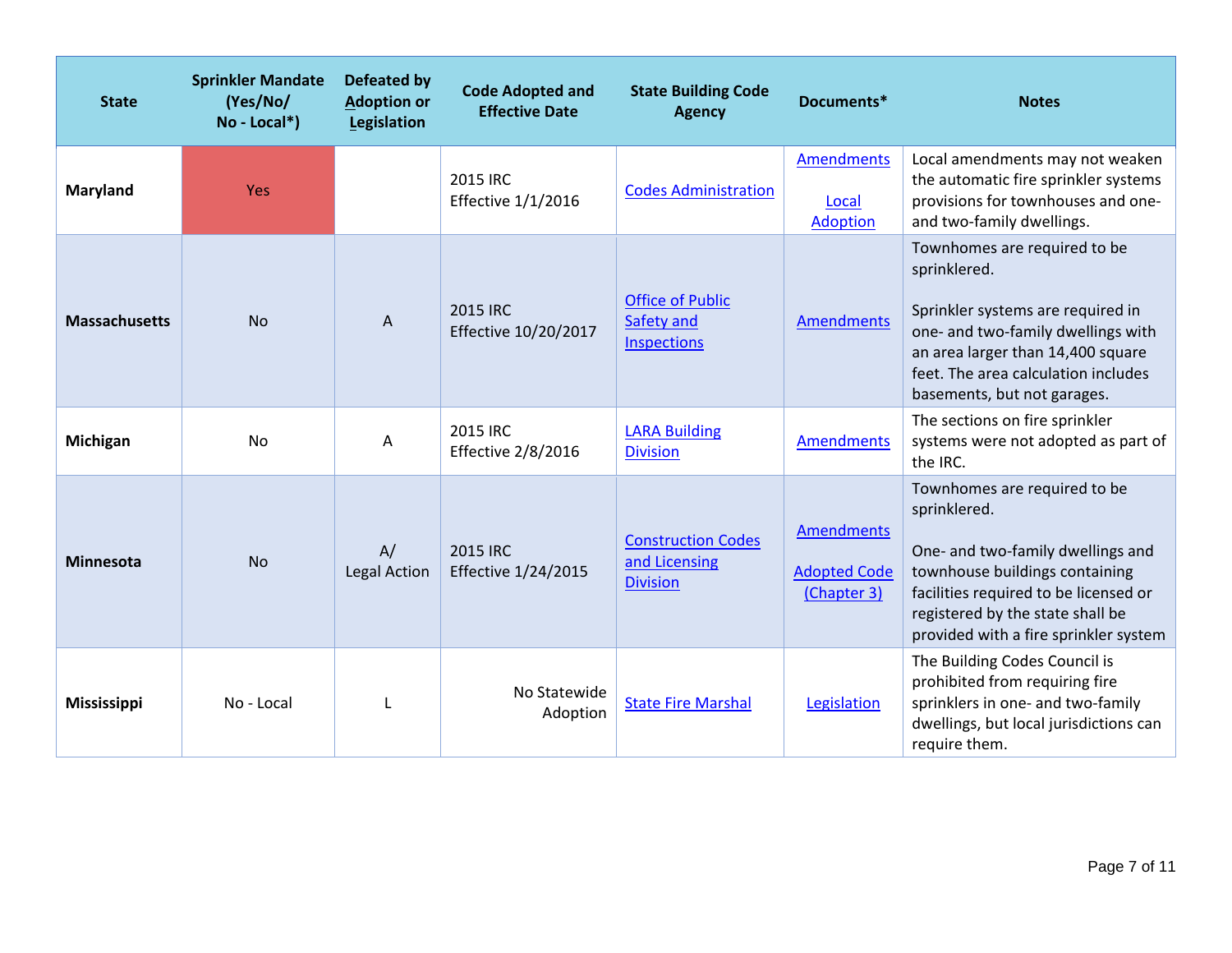| <b>State</b>            | <b>Sprinkler Mandate</b><br>(Yes/No/<br>$No - Local*$ ) | <b>Defeated by</b><br><b>Adoption or</b><br>Legislation | <b>Code Adopted and</b><br><b>Effective Date</b> | <b>State Building Code</b><br><b>Agency</b>       | Documents*                                              | <b>Notes</b>                                                                                                                                                                                                                               |
|-------------------------|---------------------------------------------------------|---------------------------------------------------------|--------------------------------------------------|---------------------------------------------------|---------------------------------------------------------|--------------------------------------------------------------------------------------------------------------------------------------------------------------------------------------------------------------------------------------------|
| <b>Missouri</b>         | <b>No</b>                                               |                                                         | No Statewide<br>Adoption                         |                                                   | Mandatory<br><b>Option</b><br>Legislation               | Builders of new, one- and two-<br>family homes are required by<br>legislation to give buyers the option<br>of installing a fire sprinkler system.<br>(Mandatory option)                                                                    |
| <b>Montana</b>          | No - Local                                              | Α                                                       | 2012 IRC<br>Effective 11/6/2014                  | <b>Building Codes</b><br><b>Bureau</b>            | <b>Amendments</b>                                       | Fire sprinkler systems are deleted in<br>their entirety from the IRC.                                                                                                                                                                      |
| <b>Nebraska</b>         | No - Local                                              | L                                                       | <b>2012 IRC</b><br>Effective: 8/30/2015          | Administrative<br><b>Services</b>                 | Legislation                                             |                                                                                                                                                                                                                                            |
| <b>Nevada</b>           | No - Local                                              | $\mathbf{L}$                                            | No Statewide<br>Adoption                         | <b>State Fire Marshal</b>                         | Legislation                                             | Local jurisdictions may require<br>sprinkler systems in dwelling units<br>with an area of livable space larger<br>than 5,000 square feet. They also<br>may require sprinklers in smaller<br>dwelling units under certain<br>circumstances. |
| <b>New</b><br>Hampshire | <b>No</b>                                               | L                                                       | 2009 IRC<br>Effective: 4/1/2010                  | <b>State Building Code</b><br><b>Review Board</b> | Amendments<br>Legislation                               | The residential code was adopted<br>with the fire sprinkler requirement<br>in place, but legislation prohibits<br>local planning boards from requiring<br>sprinklers in one- and two-family<br>dwellings.                                  |
| <b>New Jersey</b>       | N <sub>0</sub>                                          | Α                                                       | 2015 IRC<br>Effective: 9/21/2015                 | <b>Dept. of Community</b><br><b>Affairs</b>       | <b>Amendments</b><br><b>Adopted Code</b><br>[Chapter 3] |                                                                                                                                                                                                                                            |
| <b>New Mexico</b>       | No - Local                                              |                                                         | <b>2015 IRC</b><br>Effective: 11/15/2016         | Construction<br><b>Industries Division</b>        | <b>Amendments</b><br>Legislation                        |                                                                                                                                                                                                                                            |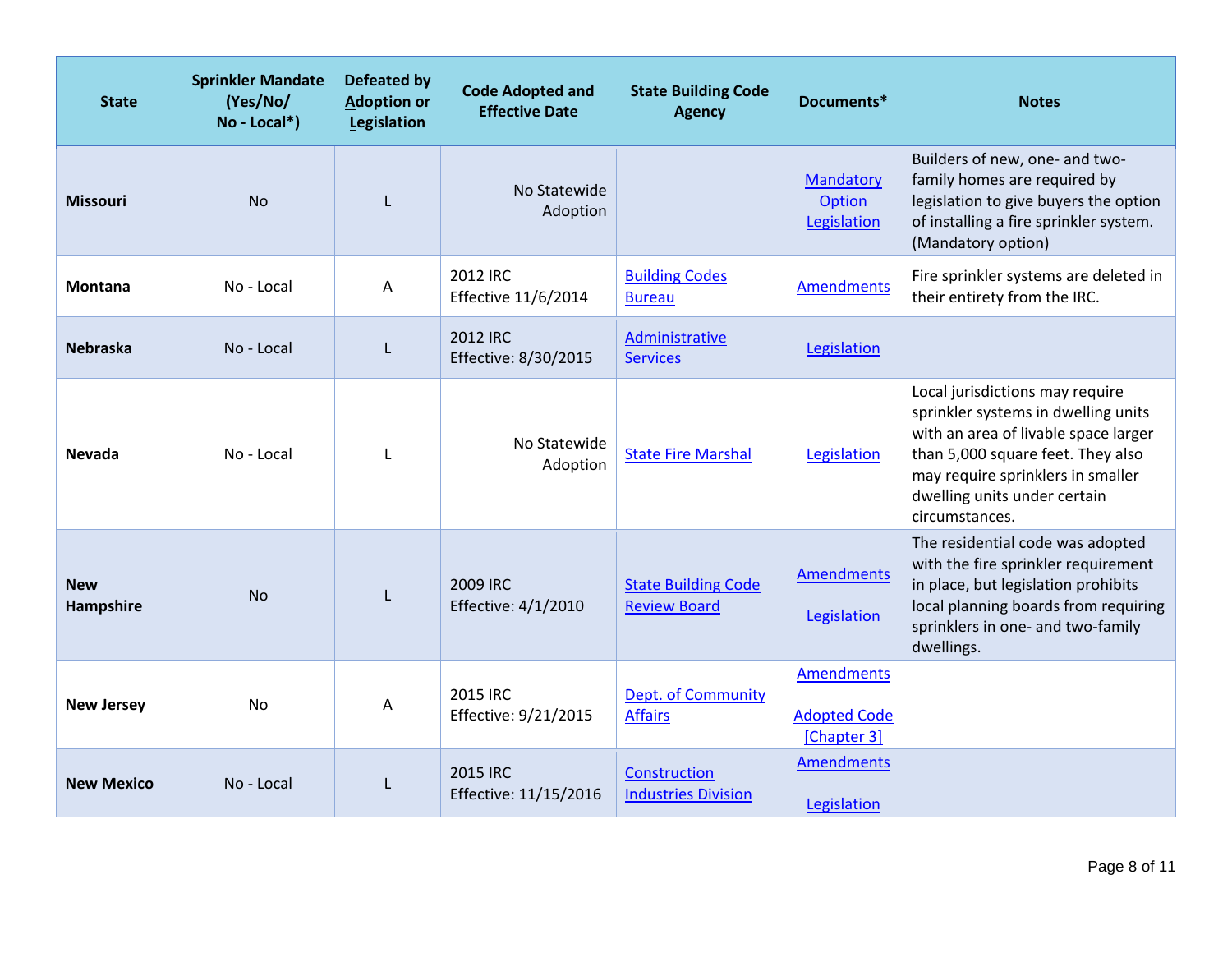| <b>State</b>          | <b>Sprinkler Mandate</b><br>(Yes/No/<br>No - Local*) | <b>Defeated by</b><br><b>Adoption or</b><br>Legislation | <b>Code Adopted and</b><br><b>Effective Date</b> | <b>State Building Code</b><br><b>Agency</b>       | Documents*                                              | <b>Notes</b>                                                                                                                                                                                                                                           |
|-----------------------|------------------------------------------------------|---------------------------------------------------------|--------------------------------------------------|---------------------------------------------------|---------------------------------------------------------|--------------------------------------------------------------------------------------------------------------------------------------------------------------------------------------------------------------------------------------------------------|
| <b>New York</b>       | No - Local                                           |                                                         | 2015 IRC<br>Effective: 5/6/2016                  | <b>Code Enforcement &amp;</b><br>Administration   | <b>Amendments</b><br>Mandatory<br>Option<br>Legislation | Sprinkler systems are required in<br>dwellings that are three stories high.<br>Builders of new, one- and two-<br>family homes are required by<br>legislation to give buyers the option<br>of installing a fire sprinkler system<br>(mandatory option). |
| <b>North Carolina</b> | <b>No</b>                                            | A                                                       | <b>2018 IRC</b><br>Effective: 1/1/2019           | <b>Office of State Fire</b><br><b>Marshal</b>     | <b>Adopted Code</b><br>(Chapter 3)                      |                                                                                                                                                                                                                                                        |
| <b>North Dakota</b>   | <b>No</b>                                            | L                                                       | 2015 IRC<br>Effective: 1/1/2017                  | Div. of Community<br><b>Services</b>              | Amendments<br>Legislation                               |                                                                                                                                                                                                                                                        |
| Ohio                  | <b>No</b>                                            | A                                                       | 2018 IRC<br>Effective 7/1/2019                   | <b>Board of Building</b><br><b>Standards</b>      | <b>Amendments</b><br><b>Adopted Code</b><br>[Chapter 3] |                                                                                                                                                                                                                                                        |
| <b>Oklahoma</b>       | No - Local                                           | Α                                                       | 2015 IRC<br>Effective 11/1/2016                  | <b>Uniform Building</b><br><b>Code Commission</b> | <b>Amendments</b>                                       | Townhomes are required to be<br>sprinklered.                                                                                                                                                                                                           |
| Oregon                | No - Local                                           | A                                                       | 2015 IRC<br>Effective: 10/1/2017                 | <b>Building Codes</b><br><b>Division</b>          | <b>Adopted Code</b><br>[Chapter 3]                      | Local jurisdictions have very limited<br>ability to amend the code. Approval<br>through the Building Codes Division<br>is required.                                                                                                                    |
| Pennsylvania          | <b>No</b>                                            | L                                                       | 2015 IRC<br>Effective 10/1/2018                  | <b>UCC Review and</b><br><b>Advisory Council</b>  | Legislation                                             | Townhomes are required to be<br>sprinklered.<br>Builders of new, one- and two-<br>family homes are required by<br>legislation to give buyers the option<br>of installing a fire sprinkler system<br>(mandatory option).                                |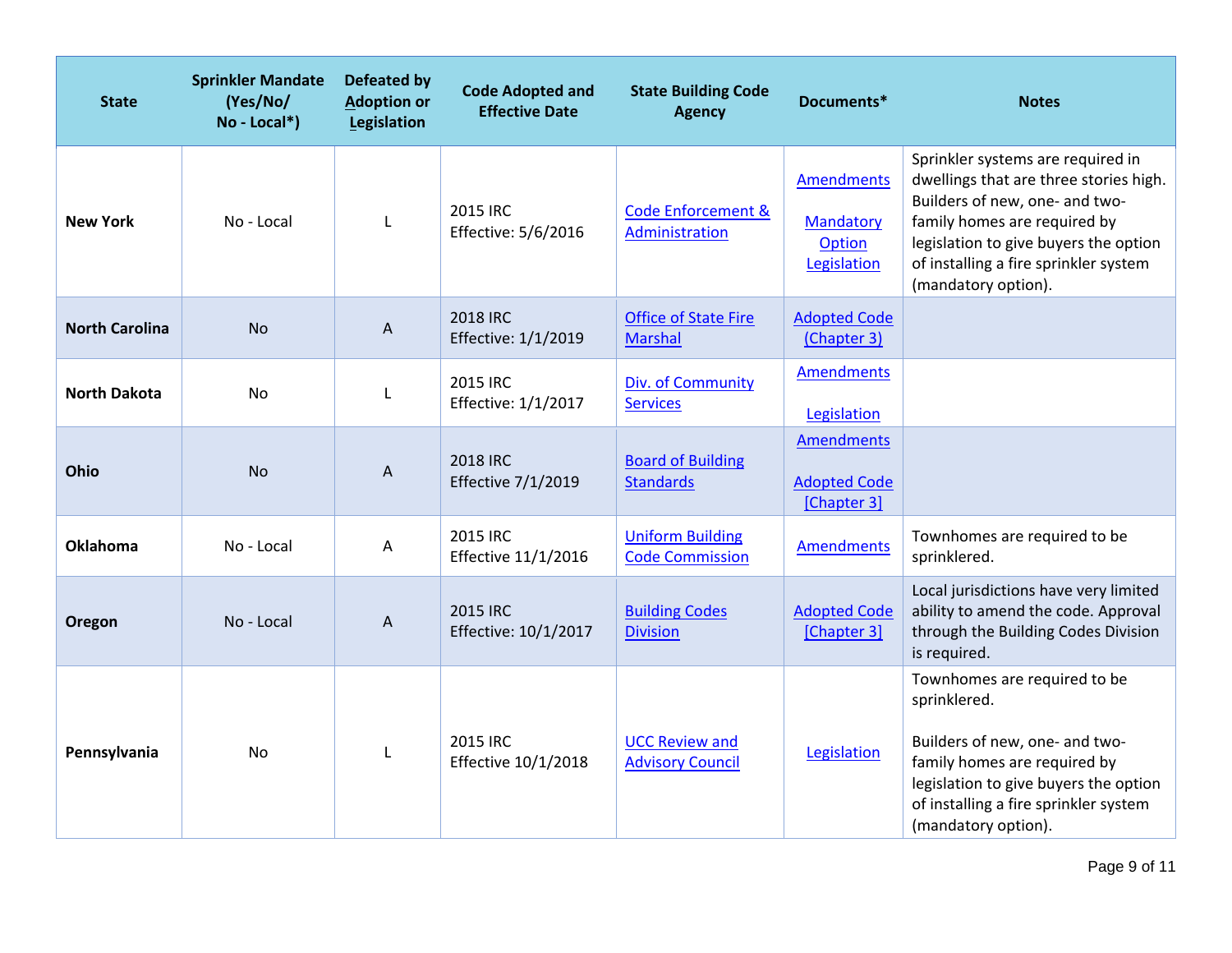| <b>State</b>          | <b>Sprinkler Mandate</b><br>(Yes/No/<br>$No - Local*$ ) | <b>Defeated by</b><br><b>Adoption or</b><br>Legislation | <b>Code Adopted and</b><br><b>Effective Date</b> | <b>State Building Code</b><br><b>Agency</b>             | Documents*                                              | <b>Notes</b>                                                                                                                                     |
|-----------------------|---------------------------------------------------------|---------------------------------------------------------|--------------------------------------------------|---------------------------------------------------------|---------------------------------------------------------|--------------------------------------------------------------------------------------------------------------------------------------------------|
| <b>Rhode Island</b>   | <b>No</b>                                               | $\boldsymbol{\mathsf{A}}$                               | 2015 IRC<br>Effective 8/1/2019                   | <b>Building Code</b><br>Commission                      | <b>Amendments</b><br><b>Adopted Code</b><br>[Chapter 3] |                                                                                                                                                  |
| <b>South Carolina</b> | <b>No</b>                                               | Α                                                       | 2015 IRC<br>Effective 7/1/2016                   | <b>Building Code</b><br>Council                         | <b>Amendments</b><br><b>Adopted Code</b><br>[Chapter 3] |                                                                                                                                                  |
| <b>South Dakota</b>   | <b>No</b>                                               | L                                                       | No Statewide<br>Adoption                         | <b>State Fire Marshal</b>                               | Legislation                                             |                                                                                                                                                  |
| <b>Tennessee</b>      | No - Local                                              | Α                                                       | 2009 IRC<br>Effective 6/27/2010                  | <b>State Fire Marshal</b>                               | <b>Amendments</b><br>Legislation                        |                                                                                                                                                  |
| <b>Texas</b>          | No - Local                                              | L                                                       | 2000 IRC<br><b>Effective 1/1/2002</b>            | <b>State Fire Marshal's</b><br><b>Office</b>            | Legislation                                             | Later editions of the code are<br>required to be enforced in<br>unincorporated areas and areas<br>specified by the Commissioner of<br>Insurance. |
| Utah                  | <b>No</b>                                               | Α                                                       | 2015 IRC<br><b>Effective 5/8/2018</b>            | <b>Uniform Building</b><br><b>Code Commission</b>       | <b>Amendments</b>                                       |                                                                                                                                                  |
| Vermont               | <b>No</b>                                               | Α                                                       | 2015 NFPA 101<br>Effective 10/10/2016            | <b>Building Code and</b><br><b>Safety Services</b>      | <b>Amendments</b>                                       | Section 24.3.5.1 Fire Sprinkler<br>Protection for One- and Two-Family<br>Dwellings of NFPA 101 was deleted.<br>(See p. 10 of Amendments pdf.)    |
| Virginia              | No                                                      | Α                                                       | 2018 IRC<br>Effective 9/4/2018                   | Dept. of Housing and<br>Community<br><b>Development</b> | <b>Amendments</b><br><b>Adopted Code</b><br>[Chapter 3] |                                                                                                                                                  |